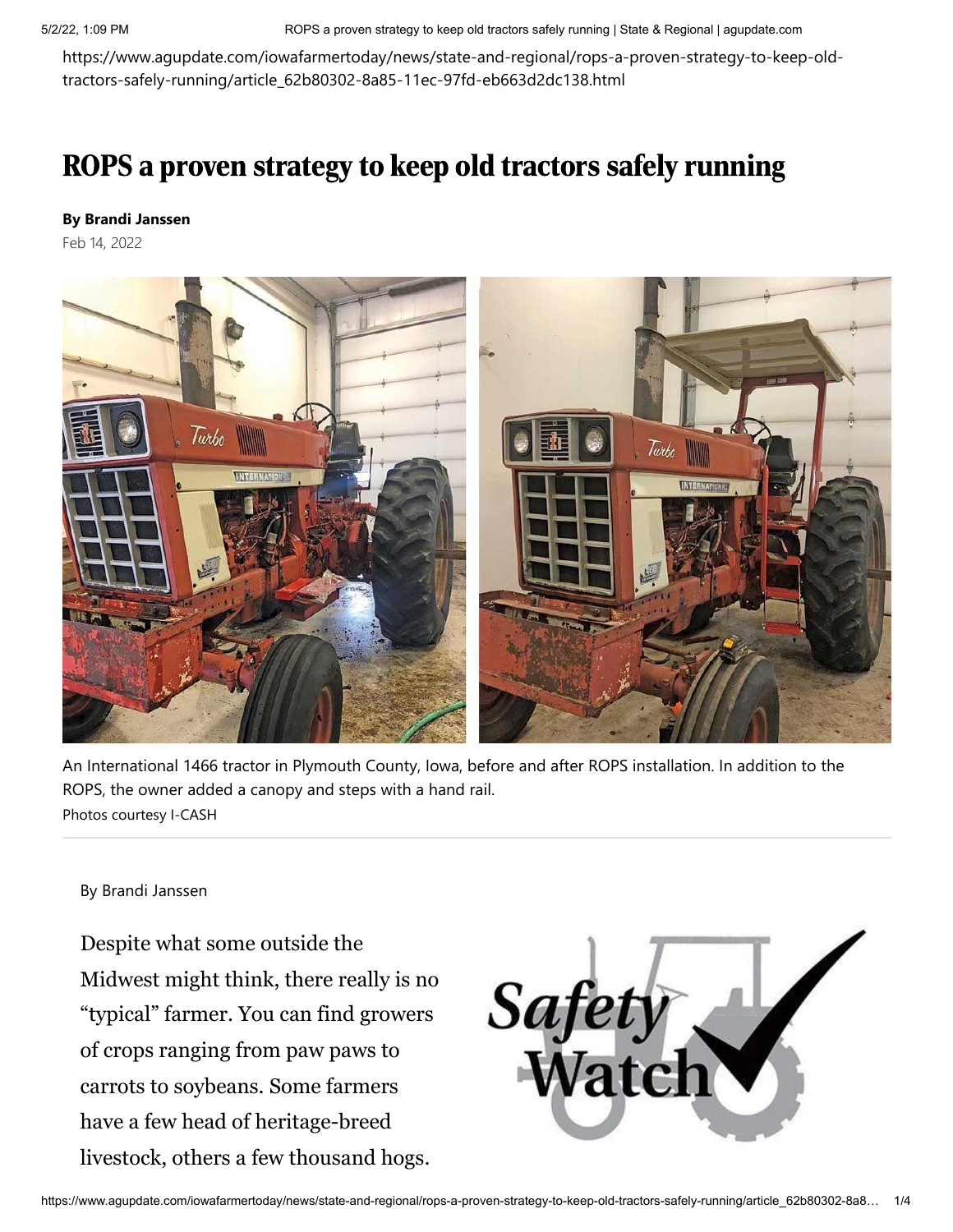One thing they all share is tractors, and many likely have a pre-1985 tractor still in regular use. This commonality matters because it's also likely that a tractor built before 1985 lacks a Rollover Protective System (ROPS), which includes a rollbar and a seat belt, that could save a life if the tractor rolls over.

Tractor rollovers remain a leading cause of deaths on farms in Iowa and nationwide. Data from the New York Center for Agricultural Medicine and Health shows Iowa leads the nation in tractor overturn deaths, accounting for 12% of all rollover deaths.

The consequences of a rollover can be dire for both the farmer and the farm. One in seven operators involved in a rollover is permanently disabled and 70% of farms that lose a farmer to a tractor overturn go out of business within five years.

## **People are also reading…**

- **1 [Firefighters battle barn blaze](https://www.agupdate.com/agriview/news/business/firefighters-battle-barn-blaze/article_ee73c664-09d2-5a1c-8178-958db4f29c58.html#tracking-source=in-article-popular)**
- **2 [We're just blowin' and burnin' in the wind](https://www.agupdate.com/midwestmessenger/opinion/columnists/barb_bierman_batie/we-re-just-blowin-and-burnin-in-the-wind/article_1375bc90-c4cc-11ec-85e7-c30cda1d3823.html#tracking-source=in-article-popular)**
- **3 [Different soil types across Missouri lead to many practices](https://www.agupdate.com/missourifarmertoday/news/crop/different-soil-types-across-missouri-lead-to-many-practices/article_1f47ece4-c672-11ec-ad71-7736b667b2d7.html#tracking-source=in-article-popular)**
- **4 ['Spring' weather makes for miserable workdays](https://www.agupdate.com/midwestmessenger/opinion/columnists/jaclyn_wilson/spring-weather-makes-for-miserable-workdays/article_0bd4c9ae-c4a4-11ec-8a1f-1bdd8d17540c.html#tracking-source=in-article-popular)**

However, when used correctly with a seatbelt, ROPS are 99% effective in preventing injury or death in the case of a rollover. The protective frame of the ROPS stops the operator from being crushed, and the seatbelt keeps the operator from being thrown from the tractor.

Starting in spring 2020, Iowa's Center for Agricultural Safety and Health (I-CASH) dedicated a limited amount of funds to partner with the National ROPS Rebate Program, based in Cooperstown, New York.

The program funds about 70% of the cost of purchase and installation, with an out of pocket maximum cost of \$500 for the farmer. Those who work with the hotline receive guidance on the program and where to find a ROPS for their tractor. After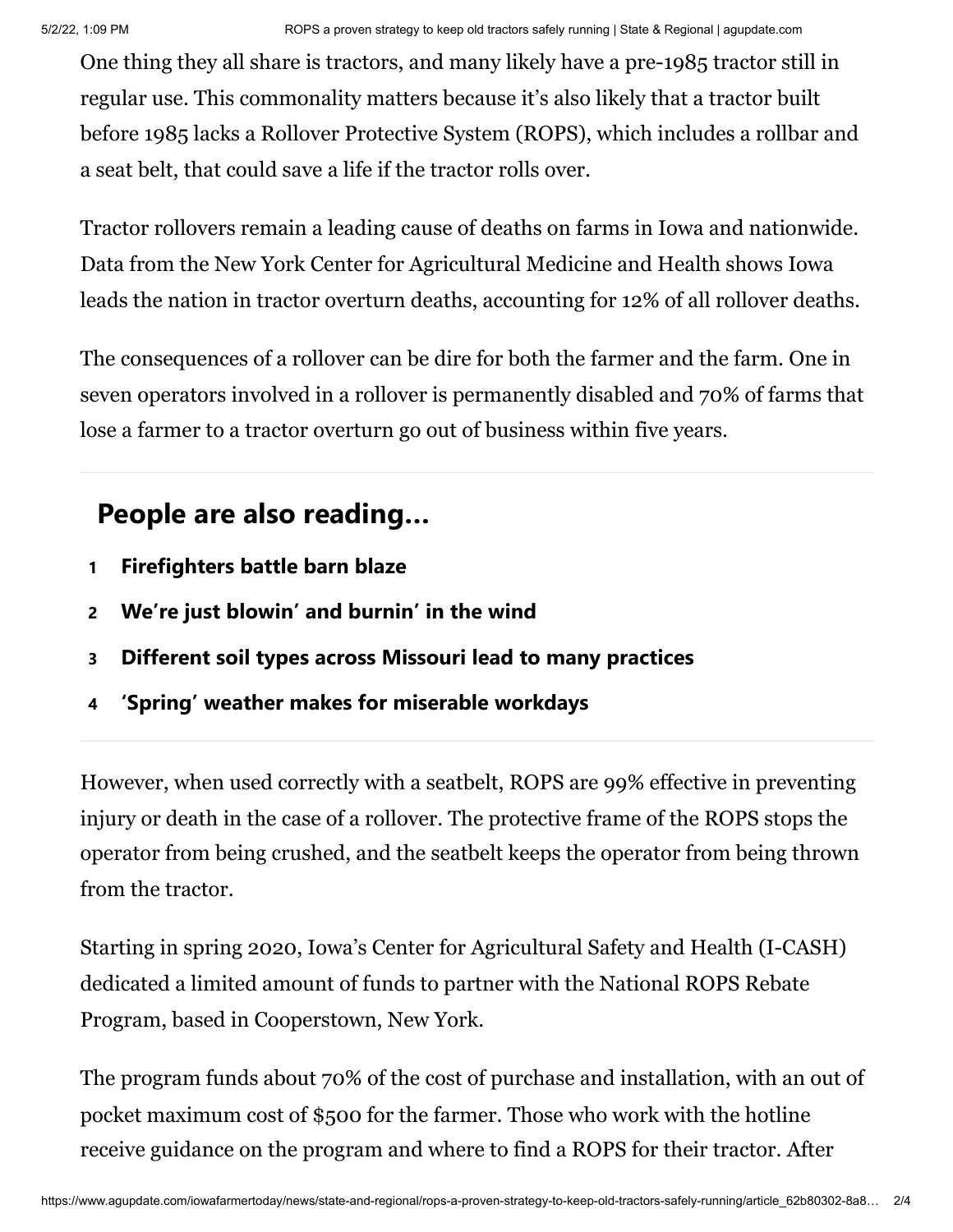final receipts and proof of installation are submitted, the farmer receives the rebate by direct deposit.

When we started in 2020, there were more than 50 Iowa farmers on the waitlist for funding. When funding was offered to them, many had already used their own finances to retrofit, had sold the tractor, or no longer needed the funding for other reasons.

Since we began, I-CASH has invested over \$30,000 in 27 counties to retrofit 34 tractors from the original waitlist with this lifesaving technology.

The farmers who have taken advantage of the program so far reflect the diversity of the state, including crop, livestock and produce growers. Sixty-five percent report being part-time farmers, and farm sizes range from 20 to 1,600 acres. Of the livestock farmers, most report having cattle, along with a couple of goat and sheep farmers. Herd sizes range from only 2 cattle to 200.

Most farms have more than one tractor, and two farms have 12. In addition, 15 already have at least one tractor with ROPS, and six of those have previously retrofitted another tractor.

Finally, five farmers report having experienced a serious incident on their tractor, and, I'm glad to note, 75% report that they will always use the seatbelt when operating the retrofitted tractor. These tractors will be put to use for an average of 14 hours of operation per week.

I'm not making any product endorsements, but the vast majority of the retrofits have been to John Deere tractors. The oldest reported machine is a 1961 3010, though an undated Ford 861 would have been built sometime in the 1950s. We've also helped retrofit a number of Internationals and a couple Olivers.

Fortunately, ROPS can match your red, green or blue color scheme pretty easily.